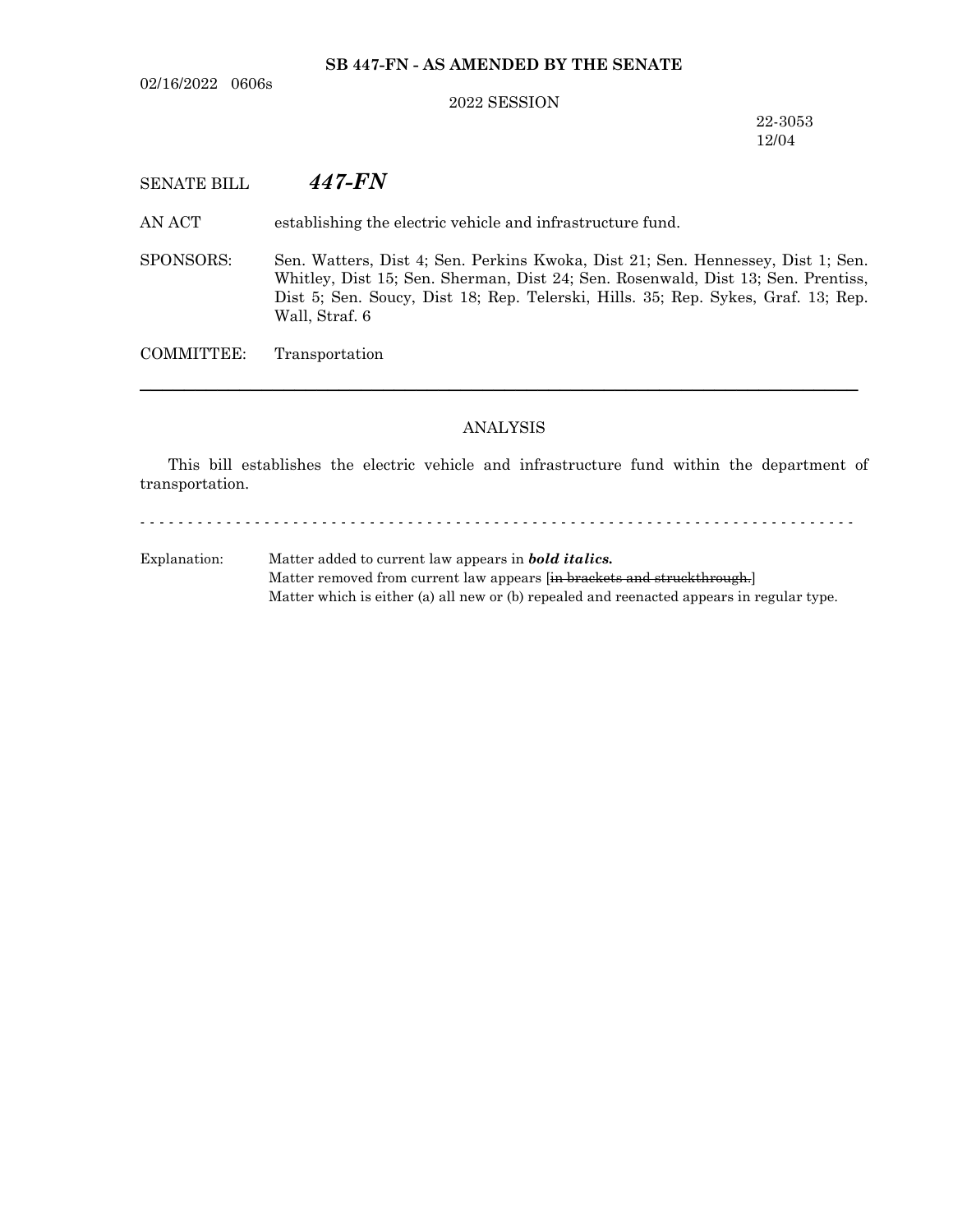#### STATE OF NEW HAMPSHIRE

*In the Year of Our Lord Two Thousand Twenty Two*

AN ACT establishing the electric vehicle and infrastructure fund.

*Be it Enacted by the Senate and House of Representatives in General Court convened:*

1 New Subparagraph; Dedicated Funds; Electric Vehicle and Infrastructure Fund. Amend RSA 6:12, I(b) by inserting after subparagraph (382) the following new subparagraph: 1 2

(383) Moneys credited to the electric vehicle and infrastructure fund established under RSA 236:135. 3 4

2 Transportation; Electric Vehicle Charging Stations; Subdivision Heading Amended. Amend the subdivision heading preceding RSA 236:132 to read as follows: 5 6

7 8 Electric Vehicle Charging Stations *and*

## *Electric Vehicle and Infrastructure Fund*

3 New Section; Electric Vehicle and Infrastructure Fund. Amend RSA 236 by inserting after section 134 the following new section: 9 10

11

236:135 Electric Vehicle and Infrastructure Fund.

I. There is established in the state treasury the electric vehicle and infrastructure fund. The fund shall be kept separate and distinct from all other funds and shall be continually appropriated to the commissioner of the department of transportation for the purposes of this section. Any general funds expended from the electric vehicle and infrastructure fund must be authorized by the legislature. In addition to state appropriations, the commissioner may accept gifts, grants, and donations for deposit into the fund, which shall be a dedicated, nonlapsing fund. 12 13 14 15 16 17

II. In addition to any state appropriation, the commissioner of the department of transportation shall accept federal appropriations and grants to support the construction of electric vehicle infrastructure. The funds shall be credited to the electric vehicle and infrastructure fund established in this section and shall be distributed by the commissioner of the department of transportation in accordance with all federal or grant requirements for the following uses: 18 19 20 21 22

23

(a) Construction of electric vehicle charging infrastructure on New Hampshire transportation corridors, utilizing the plans developed by the department in consultation with the department of environmental services, the New Hampshire transportation council, and Drive Electric NH. 24 25 26

(b) Construction of electric vehicle charging infrastructure on commercial private property in New Hampshire, as the department of transportation works with private entities to construct the infrastructure, utilizing plans developed by the department of transportation, the department of environmental services, the New Hampshire transportation council, and Drive Electric NH. 27 28 29 30 31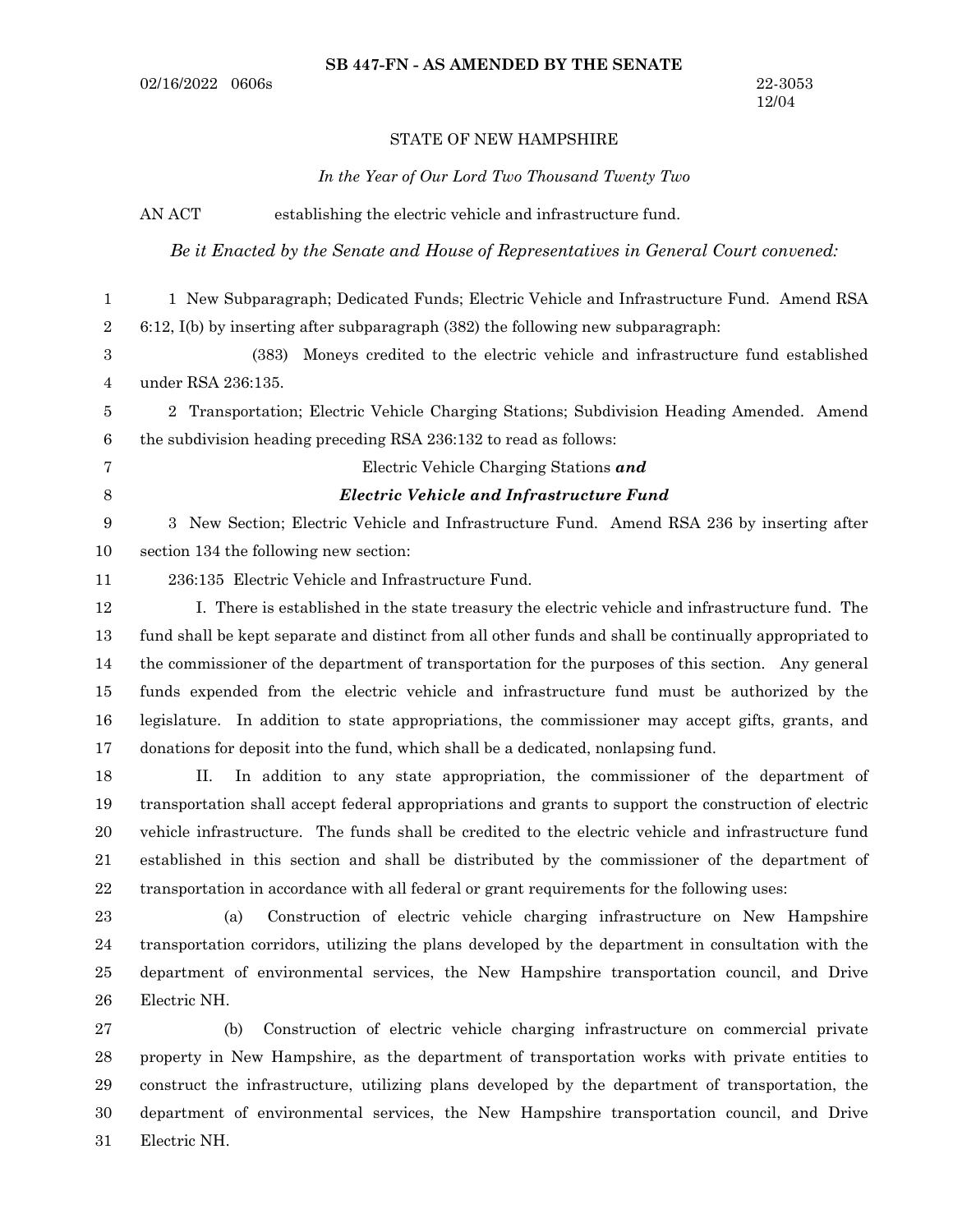### **SB 447-FN - AS AMENDED BY THE SENATE - Page 2 -**

(c) Construction of electric vehicle charging infrastructure for use by the department of transportation, and other state agencies, needed for electric vehicles used by state agencies. 1 2

III. The commissioner of the department of transportation shall accept federal appropriations and grants to support the acquisition of electric vehicles. The funds shall be credited to the electric vehicle and infrastructure fund established in this section and shall be distributed by the commissioner of the department of transportation in accordance with all federal or grant requirements for the following uses: 3 4 5 6 7

8

(a) Acquisition of electric vehicles for use by the department of transportation and other state agencies, utilizing plans developed by the department, the New Hampshire transportation council, and the department of environmental services. 9 10

(b) Acquisition of electric school buses in consultation with the department of environmental services. 11 12

13

(c) Acquisition of electric buses in consultation with local transit authorities.

IV. The commissioner of the department of transportation may contract with private entities for the construction of electric vehicle charging infrastructure and selecting a contractor or contractors for the program, provided that all contracts shall be approved by the executive council. Services and contracts entered into under this paragraph shall be exempt from the requirements of RSA 228:107-115. If additional funds are received after the initial contract selection, the commissioner may revise the existing contracts, upon approval of the executive council, or issue a new request for proposals. 14 15 16 17 18 19 20

V. The commissioner of the department of transportation shall report annually on the fund activity and the progress of the development of electric vehicle infrastructure in the state to the governor, the president of the senate, the speaker of the house of representatives, the chairperson of the senate transportation committee, the chairperson of the house transportation committee, the chairperson of the house public works and highways committees, and the New Hampshire transportation council. 21 22 23 24 25 26

4 Effective Date. This act shall take effect 60 days after its passage. 27